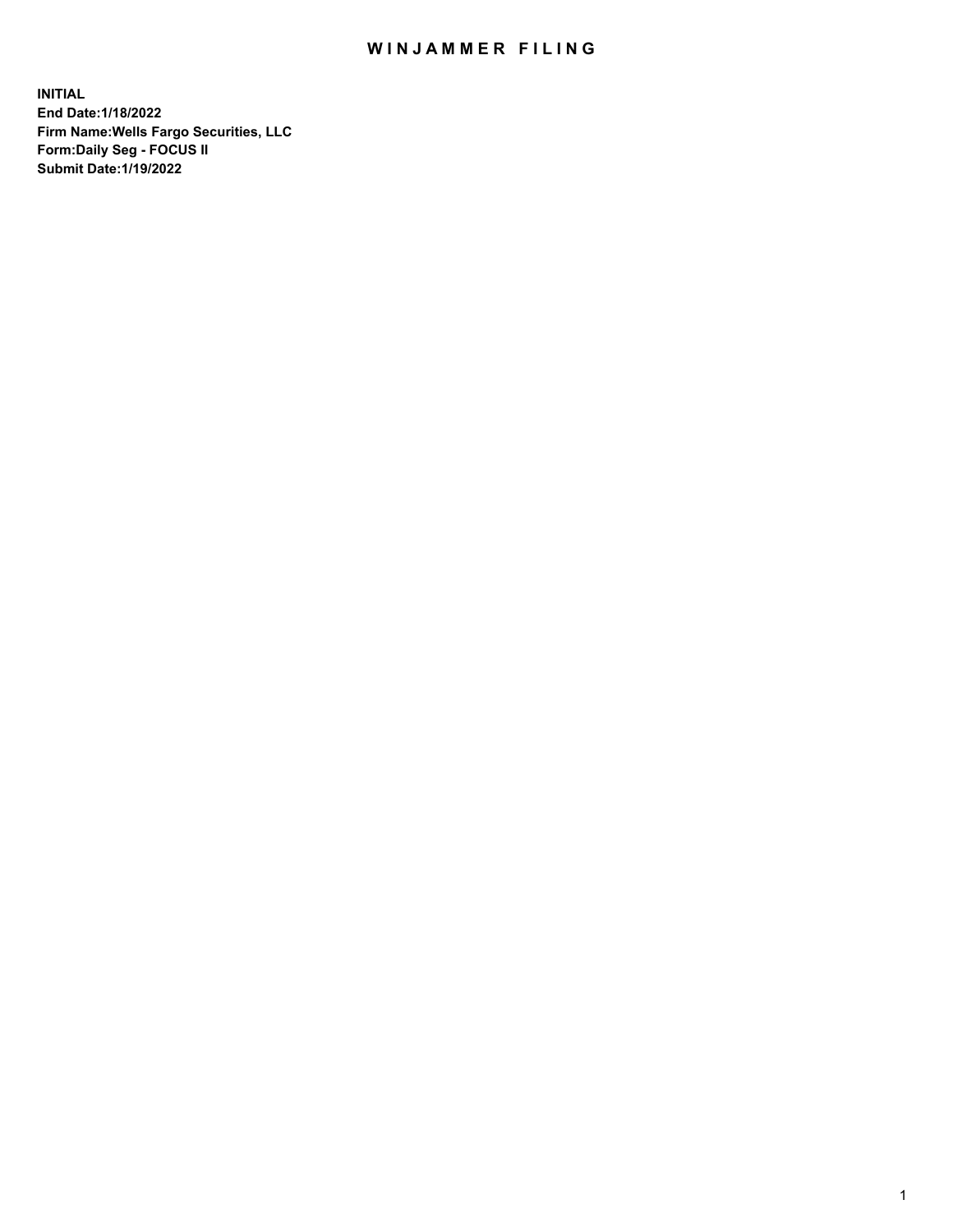**INITIAL End Date:1/18/2022 Firm Name:Wells Fargo Securities, LLC Form:Daily Seg - FOCUS II Submit Date:1/19/2022 Daily Segregation - Cover Page**

| Name of Company                                                                                                                                                                                                                                                                                                                | <b>Wells Fargo Securities LLC</b>                          |
|--------------------------------------------------------------------------------------------------------------------------------------------------------------------------------------------------------------------------------------------------------------------------------------------------------------------------------|------------------------------------------------------------|
| <b>Contact Name</b>                                                                                                                                                                                                                                                                                                            | <b>James Gnall</b>                                         |
| <b>Contact Phone Number</b>                                                                                                                                                                                                                                                                                                    | 917-699-6822                                               |
| <b>Contact Email Address</b>                                                                                                                                                                                                                                                                                                   | james.w.gnall@wellsfargo.com                               |
| FCM's Customer Segregated Funds Residual Interest Target (choose one):<br>a. Minimum dollar amount: ; or<br>b. Minimum percentage of customer segregated funds required:% ; or<br>c. Dollar amount range between: and; or<br>d. Percentage range of customer segregated funds required between:% and%.                         | 115,000,000<br><u>0</u><br>0 <sub>0</sub><br>00            |
| FCM's Customer Secured Amount Funds Residual Interest Target (choose one):<br>a. Minimum dollar amount: ; or<br>b. Minimum percentage of customer secured funds required:%; or<br>c. Dollar amount range between: and; or<br>d. Percentage range of customer secured funds required between:% and%.                            | 30,000,000<br><u>0</u><br>0 <sub>0</sub><br>0 <sub>0</sub> |
| FCM's Cleared Swaps Customer Collateral Residual Interest Target (choose one):<br>a. Minimum dollar amount: ; or<br>b. Minimum percentage of cleared swaps customer collateral required:% ; or<br>c. Dollar amount range between: and; or<br>d. Percentage range of cleared swaps customer collateral required between:% and%. | 340,000,000<br><u>0</u><br>00<br>00                        |

Attach supporting documents CH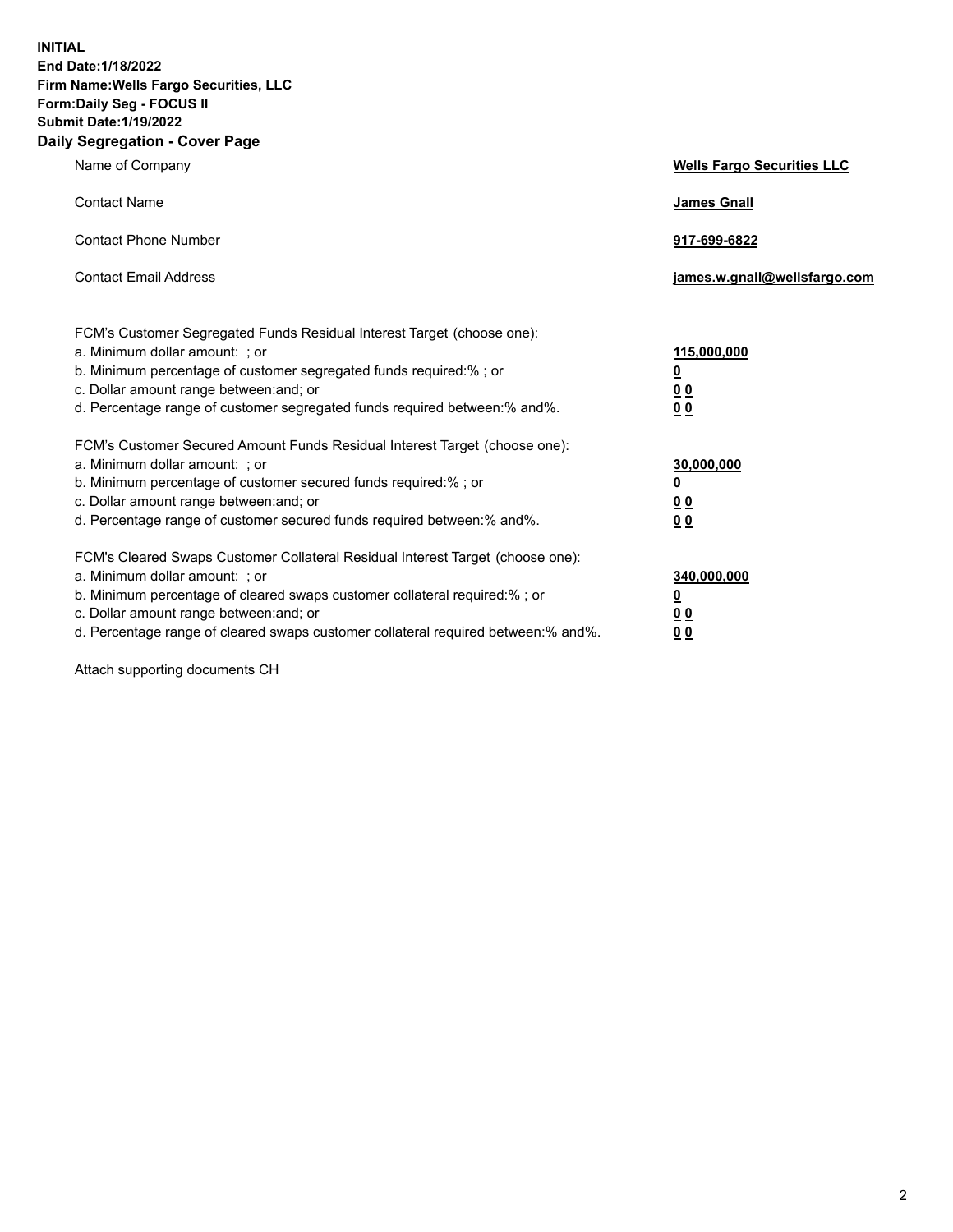**INITIAL End Date:1/18/2022 Firm Name:Wells Fargo Securities, LLC Form:Daily Seg - FOCUS II Submit Date:1/19/2022**

## **Daily Segregation - Secured Amounts**

|     | Foreign Futures and Foreign Options Secured Amounts                                         |                                    |
|-----|---------------------------------------------------------------------------------------------|------------------------------------|
|     | Amount required to be set aside pursuant to law, rule or regulation of a foreign            | $0$ [7305]                         |
|     | government or a rule of a self-regulatory organization authorized thereunder                |                                    |
| 1.  | Net ledger balance - Foreign Futures and Foreign Option Trading - All Customers             |                                    |
|     | A. Cash                                                                                     | 261,409,337 [7315]                 |
|     | B. Securities (at market)                                                                   | 187,499,203 [7317]                 |
| 2.  | Net unrealized profit (loss) in open futures contracts traded on a foreign board of trade   | 15,627,403 [7325]                  |
| 3.  | Exchange traded options                                                                     |                                    |
|     | a. Market value of open option contracts purchased on a foreign board of trade              | 3,218 [7335]                       |
|     | b. Market value of open contracts granted (sold) on a foreign board of trade                | $-10,988$ [7337]                   |
| 4.  | Net equity (deficit) (add lines 1. 2. and 3.)                                               | 464,528,173 [7345]                 |
| 5.  | Account liquidating to a deficit and account with a debit balances - gross amount           | 3,771,040 [7351]                   |
|     | Less: amount offset by customer owned securities                                            | -3,760,048 [7352] 10,992 [7354]    |
| 6.  | Amount required to be set aside as the secured amount - Net Liquidating Equity              | 464,539,165 [7355]                 |
|     | Method (add lines 4 and 5)                                                                  |                                    |
| 7.  | Greater of amount required to be set aside pursuant to foreign jurisdiction (above) or line | 464,539,165 [7360]                 |
|     | 6.                                                                                          |                                    |
|     | FUNDS DEPOSITED IN SEPARATE REGULATION 30.7 ACCOUNTS                                        |                                    |
| 1.  | Cash in banks                                                                               |                                    |
|     | A. Banks located in the United States                                                       | 157,466,061 [7500]                 |
|     | B. Other banks qualified under Regulation 30.7                                              | 3,372,243 [7520] 160,838,304       |
|     |                                                                                             | [7530]                             |
| 2.  | Securities                                                                                  |                                    |
|     | A. In safekeeping with banks located in the United States                                   | 138,116,641 [7540]                 |
|     | B. In safekeeping with other banks qualified under Regulation 30.7                          | 0 [7560] 138,116,641 [7570]        |
| 3.  | Equities with registered futures commission merchants                                       |                                    |
|     | A. Cash                                                                                     | 20,723,837 [7580]                  |
|     | <b>B.</b> Securities                                                                        | 59,385,899 [7590]                  |
|     | C. Unrealized gain (loss) on open futures contracts                                         | 20,611,910 [7600]                  |
|     | D. Value of long option contracts                                                           | 3,218 [7610]                       |
|     | E. Value of short option contracts                                                          | -10,988 [7615] 100,713,876 [7620]  |
| 4.  | Amounts held by clearing organizations of foreign boards of trade                           |                                    |
|     | A. Cash                                                                                     | $0$ [7640]                         |
|     | <b>B.</b> Securities                                                                        | $0$ [7650]                         |
|     | C. Amount due to (from) clearing organization - daily variation                             | $0$ [7660]                         |
|     | D. Value of long option contracts                                                           | $0$ [7670]                         |
|     | E. Value of short option contracts                                                          | 0 [7675] 0 [7680]                  |
| 5.  | Amounts held by members of foreign boards of trade                                          |                                    |
|     | A. Cash                                                                                     | -7,161,767 [7700]                  |
|     | <b>B.</b> Securities                                                                        | 180,095,551 [7710]                 |
|     | C. Unrealized gain (loss) on open futures contracts                                         | 324,455 [7720]                     |
|     | D. Value of long option contracts                                                           | $0$ [7730]                         |
|     | E. Value of short option contracts                                                          | <u>0</u> [7735] 173,258,239 [7740] |
| 6.  | Amounts with other depositories designated by a foreign board of trade                      | 0 [7760]                           |
| 7.  | Segregated funds on hand                                                                    | $0$ [7765]                         |
| 8.  | Total funds in separate section 30.7 accounts                                               | 572,927,060 [7770]                 |
| 9.  | Excess (deficiency) Set Aside for Secured Amount (subtract line 7 Secured Statement         | 108,387,895 [7380]                 |
|     | Page 1 from Line 8)                                                                         |                                    |
| 10. | Management Target Amount for Excess funds in separate section 30.7 accounts                 | 30,000,000 [7780]                  |

- 
- 11. Excess (deficiency) funds in separate 30.7 accounts over (under) Management Target **78,387,895** [7785]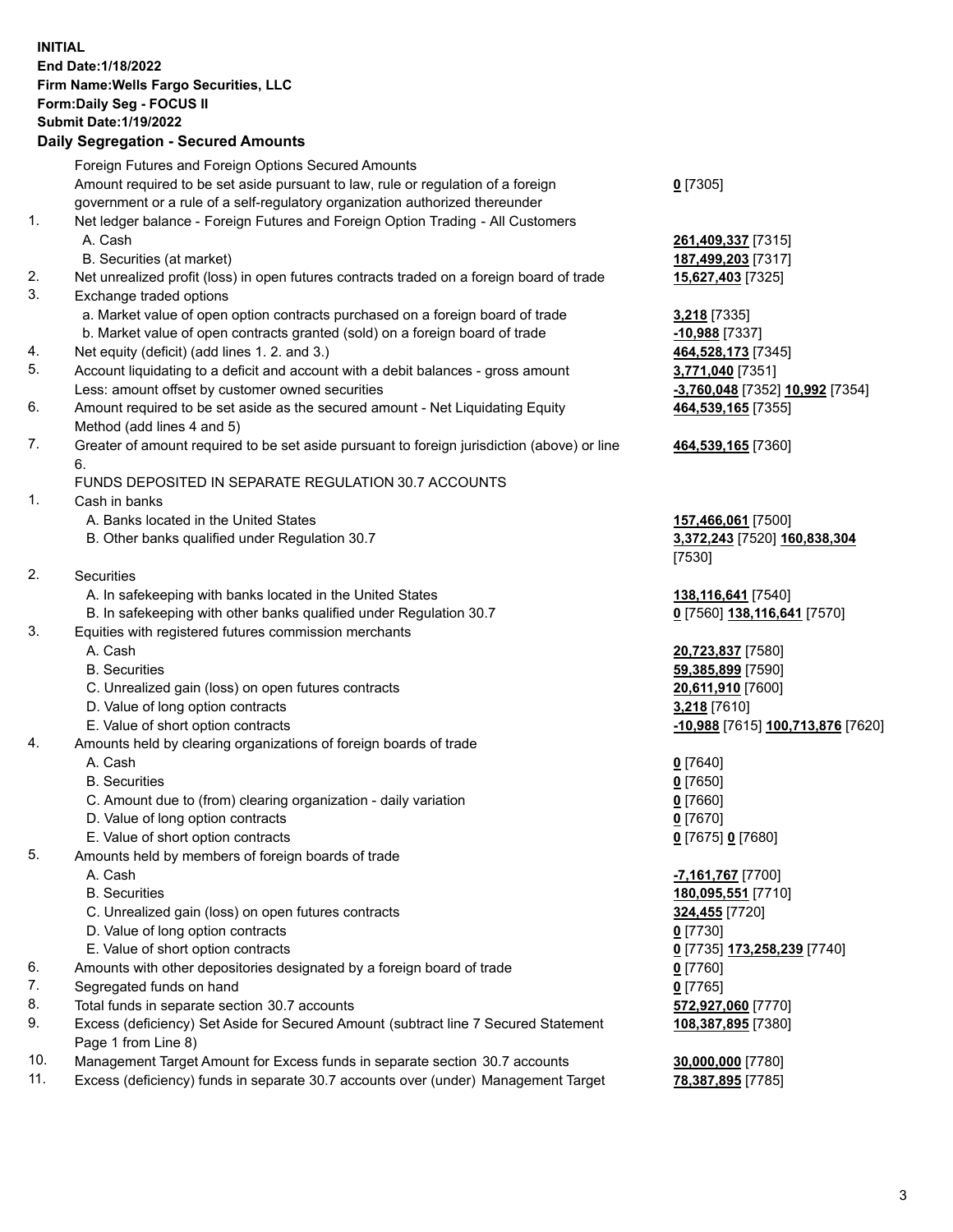**INITIAL End Date:1/18/2022 Firm Name:Wells Fargo Securities, LLC Form:Daily Seg - FOCUS II Submit Date:1/19/2022 Daily Segregation - Segregation Statement** SEGREGATION REQUIREMENTS(Section 4d(2) of the CEAct) 1. Net ledger balance A. Cash **3,069,431,619** [7010] B. Securities (at market) **1,981,259,702** [7020] 2. Net unrealized profit (loss) in open futures contracts traded on a contract market **314,884,221** [7030] 3. Exchange traded options A. Add market value of open option contracts purchased on a contract market **1,266,699,301** [7032] B. Deduct market value of open option contracts granted (sold) on a contract market **-1,199,088,147** [7033] 4. Net equity (deficit) (add lines 1, 2 and 3) **5,433,186,696** [7040] 5. Accounts liquidating to a deficit and accounts with debit balances - gross amount **252,206,562** [7045] Less: amount offset by customer securities **-238,104,234** [7047] **14,102,328** [7050] 6. Amount required to be segregated (add lines 4 and 5) **5,447,289,024** [7060] FUNDS IN SEGREGATED ACCOUNTS 7. Deposited in segregated funds bank accounts A. Cash **156,248,441** [7070] B. Securities representing investments of customers' funds (at market) **710,310,549** [7080] C. Securities held for particular customers or option customers in lieu of cash (at market) **90,400,799** [7090] 8. Margins on deposit with derivatives clearing organizations of contract markets A. Cash **2,774,257,903** [7100] B. Securities representing investments of customers' funds (at market) **149,212,687** [7110] C. Securities held for particular customers or option customers in lieu of cash (at market) **1,890,858,903** [7120] 9. Net settlement from (to) derivatives clearing organizations of contract markets **44,620,241** [7130] 10. Exchange traded options A. Value of open long option contracts **1,266,699,301** [7132] B. Value of open short option contracts **-1,199,088,147** [7133] 11. Net equities with other FCMs A. Net liquidating equity **0** [7140] B. Securities representing investments of customers' funds (at market) **0** [7160] C. Securities held for particular customers or option customers in lieu of cash (at market) **0** [7170] 12. Segregated funds on hand **0** [7150] 13. Total amount in segregation (add lines 7 through 12) **5,883,520,677** [7180] 14. Excess (deficiency) funds in segregation (subtract line 6 from line 13) **436,231,653** [7190]

- 15. Management Target Amount for Excess funds in segregation **115,000,000** [7194]
- 16. Excess (deficiency) funds in segregation over (under) Management Target Amount Excess

**321,231,653** [7198]